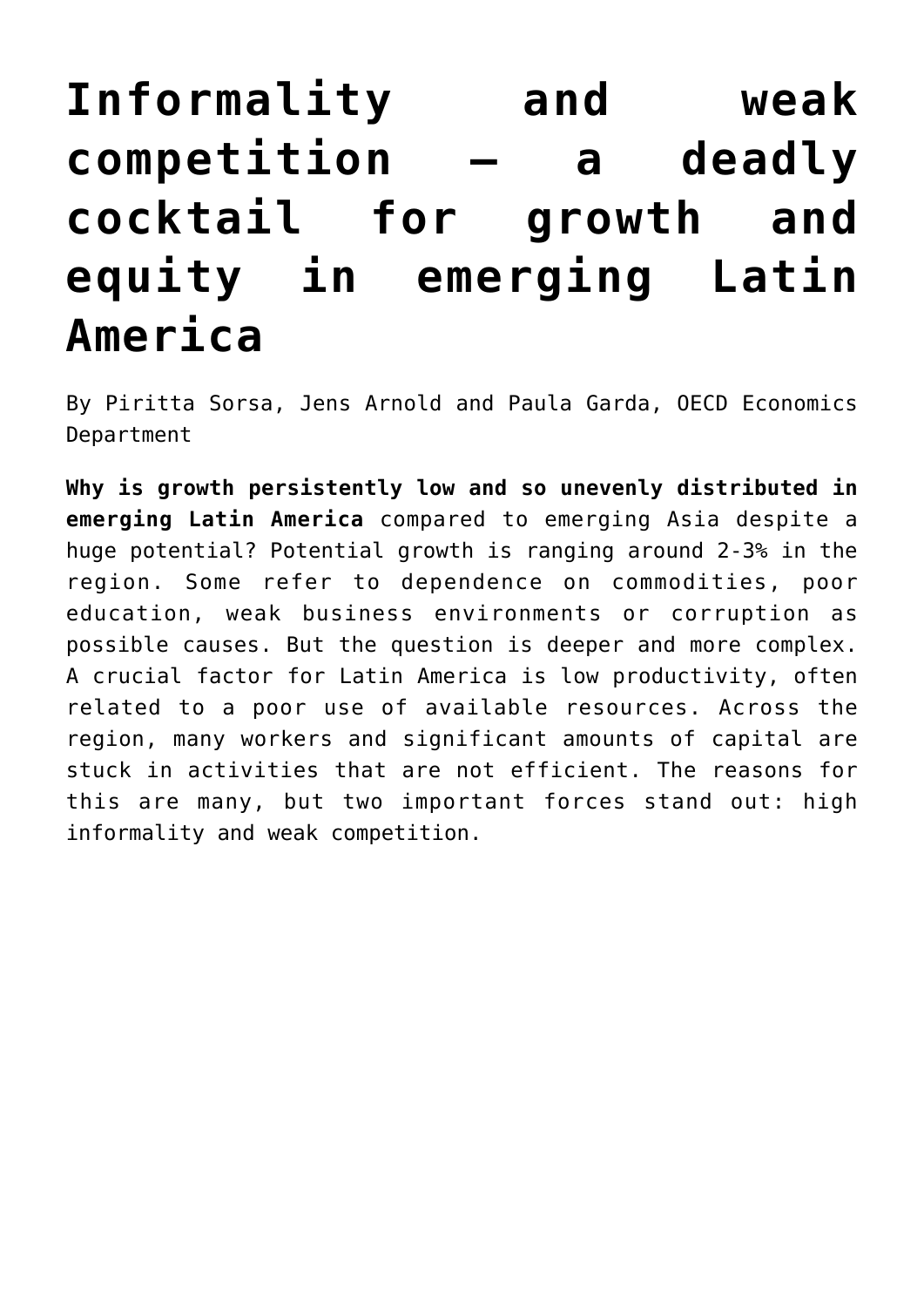#### Figure 1. Persistently high levels of informality characterise the LAC region Informal workers in each category as % of employment



Note: Informality is defined to include: i) employees who do not pay health contributions; and ii) self-employed who do not pay social security contributions (Brazil, Chile and Turkey), or whose business is not registered (Argentina, Colombia, Costa Rica, Mexico, Peru and South Africa). Data for Turkey refer to persons aged 15 and more. Data for Argentina refer to selected urban areas (according to the National Statistical Authority (INDEC), LFS series published after the first quarter of 2007 and until the fourth quarter of 2015 must be considered with caution).

Source: OECD calculations based on the EPH for Argentina, the PNAD for Brazil, the CASEN for Chile, the GEIH for Colombia, the ECE for Costa Rica, the ENOE for Mexico, the ENAHO for Peru, the QLFS for South Africa and the HLFS for Turkey.

**High and persistent informality in the region leaves workers more vulnerable and deprives them from social protection, thus contributing to inequality.** For example, old age poverty in [Colombia](http://www.oecd.org/economy/colombia-economic-snapshot/) is high as low-skilled workers spend much of their working lives in informal employment, without pension contributions (OECD, 2019[1]). In [Brazil](http://www.oecd.org/economy/brazil-economic-snapshot/) and [Argentina,](http://www.oecd.org/economy/argentina-economic-snapshot/) informal workers retire later than others for the same reason, until they eventually reach the age to benefit from a noncontributory pension (OECD, 2019[2]; OECD, 2018[3]). In [Mexico](http://www.oecd.org/economy/mexico-economic-snapshot/), poverty and informality are highly correlated among regions (OECD, 2019[4]). Informality also tends to maintain companies small with often low productivity as growing would face high costs of formalisation. Indeed, informal-sector productivity in the average LAC country is only between 25 and 75 percent of total labour productivity, and productivity decreases as informality rises (Loayza, 2018[5]). Informality also reduces the tax base for corporate and personal income taxes, reducing the capacity of the public sector to boost productivity and reduce inequality, and requires a higher tax burden on larger formal companies.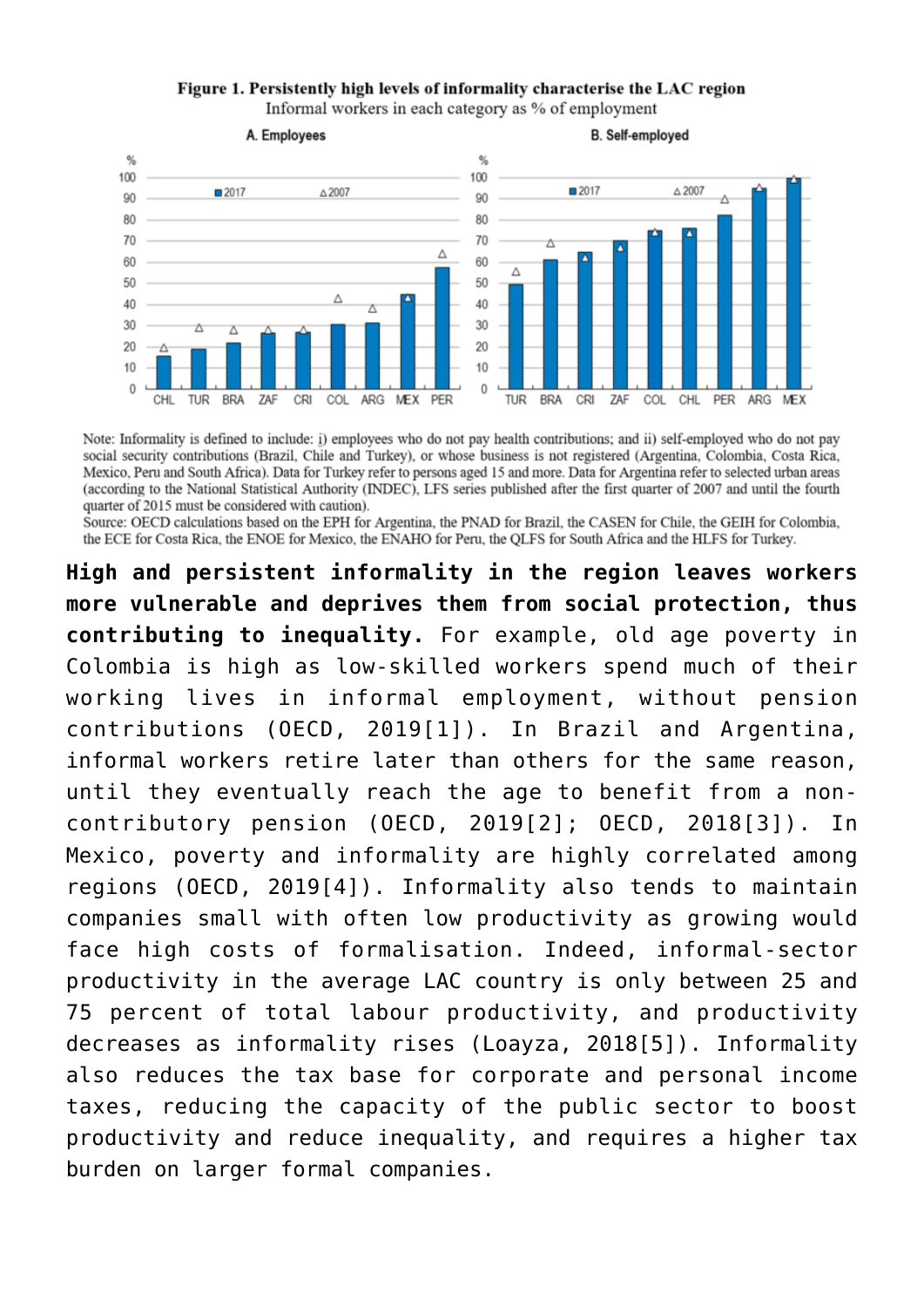**Weak competition is a second reason behind low productivity and is often reflected in high concentration** (Figure 2). Entry barriers can protect existing activities that have little future growth potential at the cost of new dynamic and productive firms. Weak competition creates rents and lowers the share of wages in value-added worsening income distribution. Higher prices for consumers reduce purchasing power, affecting disproportionally low-income households.



#### Figure 2. Competition perceptions are low in LAC

**Reducing informality for productivity and equity**

The causes of informality are multiple. Informality is often a consequence of high costs of hiring formal workers, both wage and non-wage, especially in relation to labour productivity, given low educational outcomes.

**Where high informality and weak competition coincide, as is the case in many Latin American countries, the consequences for both growth and equity can be particularly severe.** For emerging Latin America to grow stronger and better share the fruits of growth, dealing with informality and competition should be priority.

**Labour informality is often caused by rigid labour regulation.** High firing costs of workers can discourage formal-sector hiring and promote inequality (Loayza, 2018[5]; OECD, 2018[6];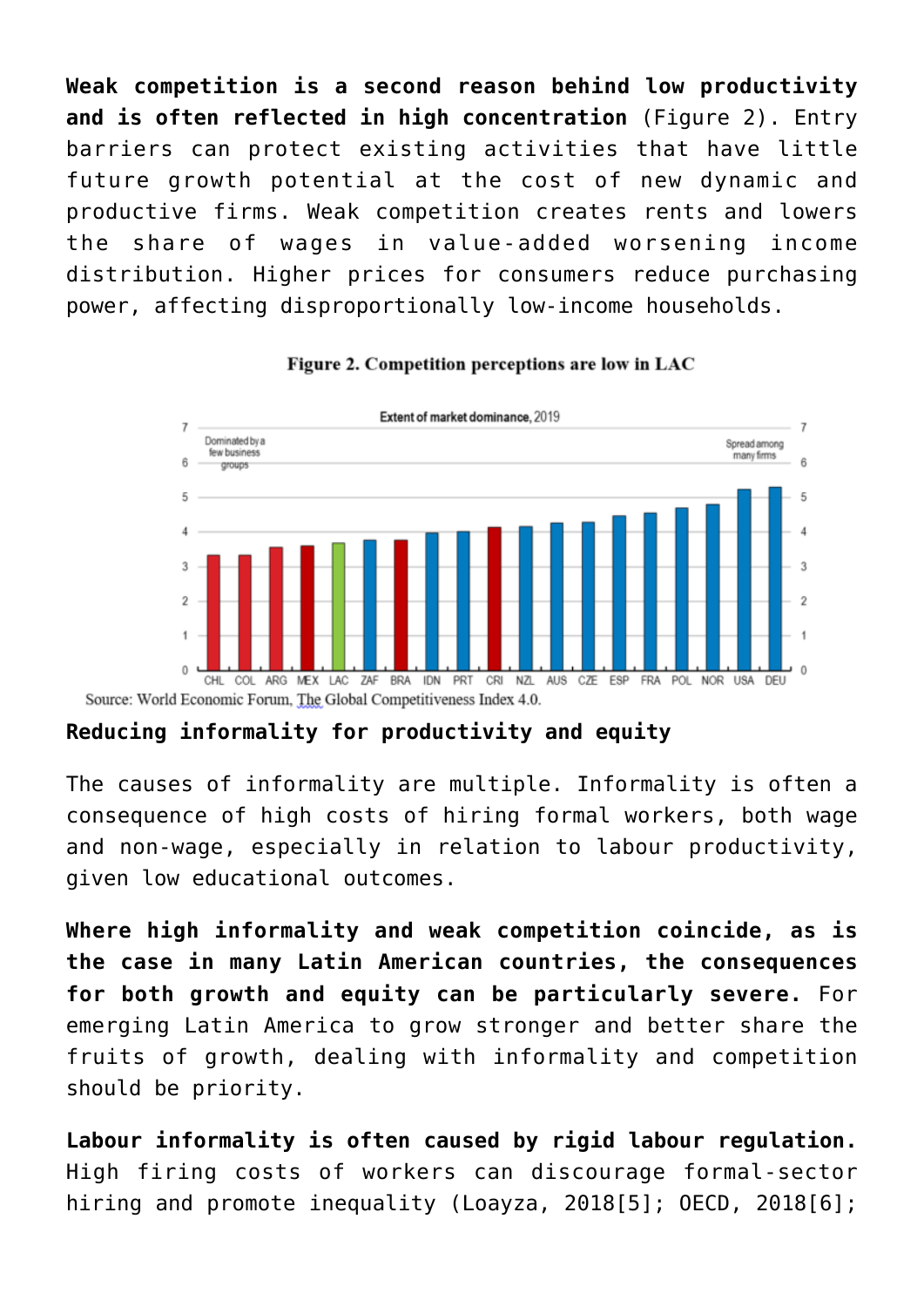Heckman and Pages, 2000[7]). In [Mexico](http://www.oecd.org/economy/mexico-economic-snapshot/), a labour reform in 2012 reduced hiring and firing costs, introduced different models of contracting and brought changes to the resolution of labour conflicts. Formal salaried jobs increased in the aftermath (OECD, 2019[4]). Minimum wages can be high compared to productivity or average wages keeping most workers informal. In [Colombia](http://www.oecd.org/economy/colombia-economic-snapshot/), the minimum wage is close to the median wage and two thirds of workers earn less than that (OECD, 2019[1]). High payroll taxes can also have a detrimental effect on informality rates (Bobba, Flabbi and Levy, 2018[8]). Antón and Rastaletti (2018[9]) show how lowering employer social security contributions could lead to a substantial increase of labour formalisation. At a minimum, lower employer contributions could be offered temporarily for hiring lowskilled workers that enter the formal sector for the first time (OECD, 2017[10]). Lowering payroll taxes in [Colombia](http://www.oecd.org/economy/colombia-economic-snapshot/) helped reduce informality after the 2012 reform (Kugler et al., 2017[11]; Morales and Medina, 2016[12]; Fernández and Villar, 2016[13]; Bernal et al., 2017[14]). While incentives are crucial, better enforcement also needs to be part of any formalisation strategy.

**Cumbersome administrative barriers and high taxes can keep companies informal.** Latin America stands out in this respect (Figure 3). The tax burden on formal companies is also high compared to the OECD and positively associated to informality rates (Figure 4). To promote formalisation, regulatory and tax systems should be simple, with gradual increases in the tax burden as firms grow, so as not to discourage growth, and keep marginal tax rates as low as possible (Loayza, 2018[5]). These characteristics are crucial to encourage investment and employment in growing and larger companies.

**Many countries in the region have implemented simplified schemes and reduced costs for small taxpayers with the aim of reducing informality.** For example, [Mexico](http://www.oecd.org/economy/mexico-economic-snapshot/) introduced a special simplified regime for SMEs (Regimén de Incoporación Fiscal,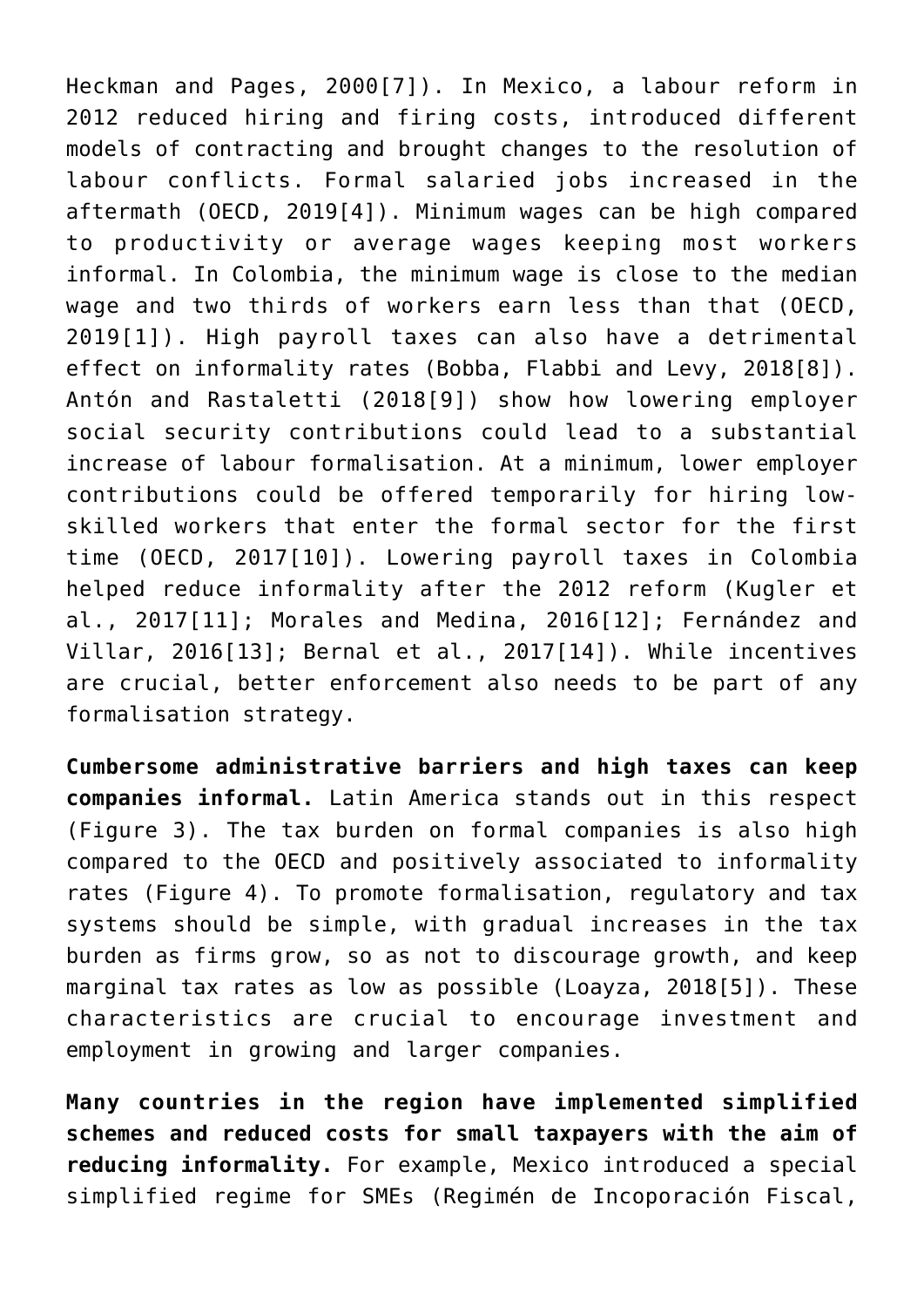RIF) in 2014, which induced 1.5 million informal firms to join the tax system (OECD, 2018[15]). In [Brazil,](http://www.oecd.org/economy/brazil-economic-snapshot/) a special tax regime for microenterprises (Microemprendedor Invididual, MEI) reduced the cost of formalisation and contributions to social security as of 2008. This regime helps explain the rising formalisation of the self-employed, including of women (OECD, 2012[16]). In [Argentina,](http://www.oecd.org/economy/argentina-economic-snapshot/) a simplified tax regime called Monotributo helped formalise self-employed workers. In [Colombia,](http://www.oecd.org/economy/colombia-economic-snapshot/) the tax reform in 2018 introduced a new simplified tax scheme (Simple) for small firms, and there are signs of positive impact on firm formalisation during 2019. At the same time, these regimes have to be designed carefully. When participation thresholds for special SME tax regimes are set too high, the effectiveness for formalisation declines while fiscal cost and threshold effects rise, as in the case of Brazil's Simples Nacional (OECD, 2018[3]). At times, simplifying the general tax regime may be preferable over creating exceptions.



Figure 3. Regulation burden is high in Latin American countries

Source: OECD, 2018 PMR database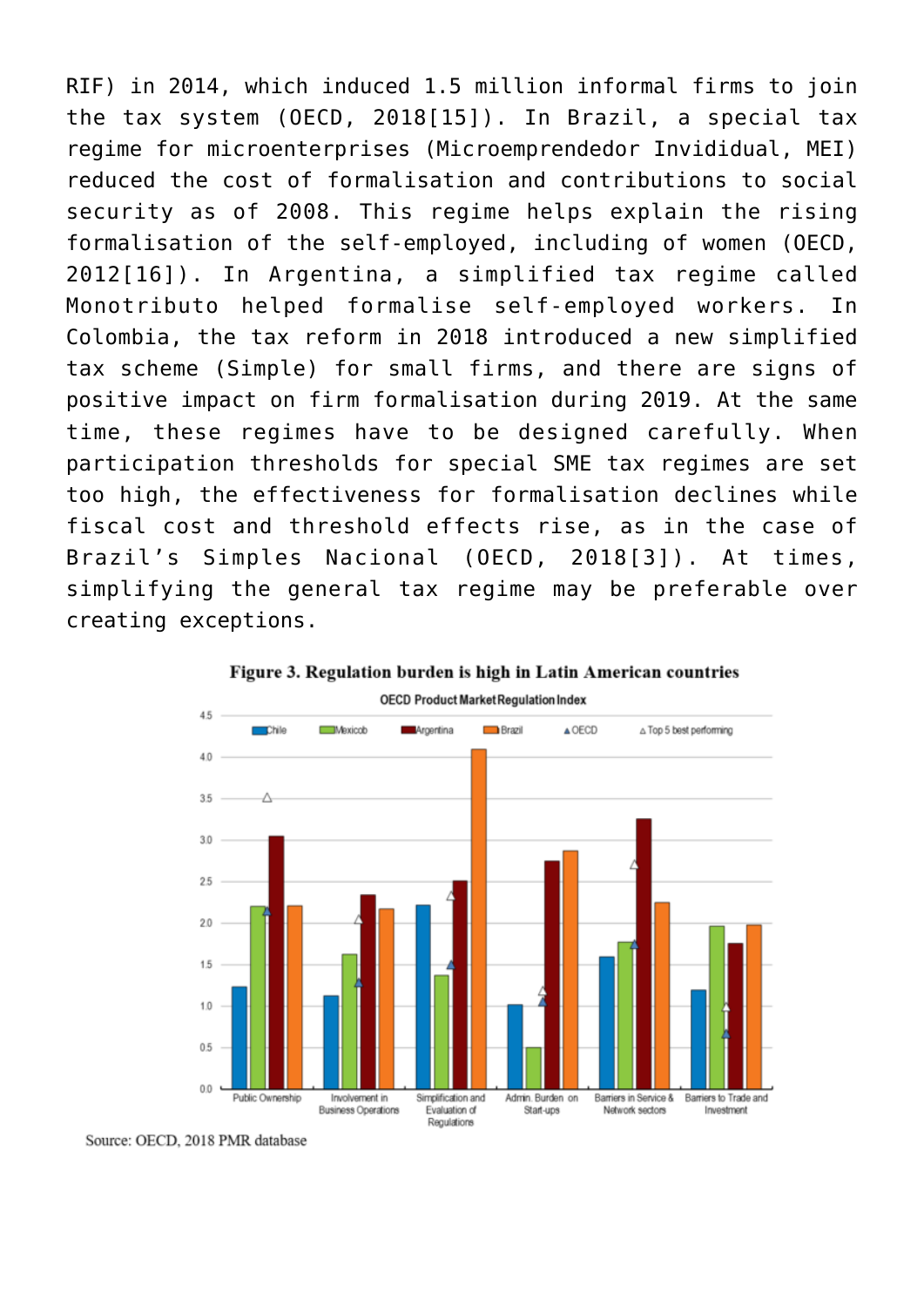

Figure 4. The relative tax burden faced by formal firms is high in Latin America

Note: Informality is defined as those not contributing to pension system. Source: OECD Revenue Statistics Latin American countries and IADB SIMS database

**Education and skill levels are also linked with informality.** Countries with lowest informality rates tend to have significantly higher levels of human capital (Docquier, Müller and Naval, 2017[17]). It is not a coincidence that the decrease in informality over recent decades in Latin America went hand in hand with steady progress towards universal education. Evidence shows that improvements in education have been an important driving force behind falling informality in [Colombia a](http://www.oecd.org/economy/colombia-economic-snapshot/)nd [Brazil](http://www.oecd.org/economy/brazil-economic-snapshot/) (International Monetary Fund, 2018[18]; OECD, 2018[3]).

## **Increasing competition for productivity and equity**

**In Latin America, the same complex rules that discourage formal job creation often coincide with overly strict regulations that stifle competition.** Competition is affected by how easily firms can enter or exit markets, by the extent of license requirements for starting or expanding a business and by competitive pressures from imports. Relatively high trade protection adds to this in a number Latin American countries, shielding domestic producers from international competition (OECD, 2018[3]). All of this tends to raise prices for consumers and keep resources in low-productivity activities where informality is widespread, for both workers and firms.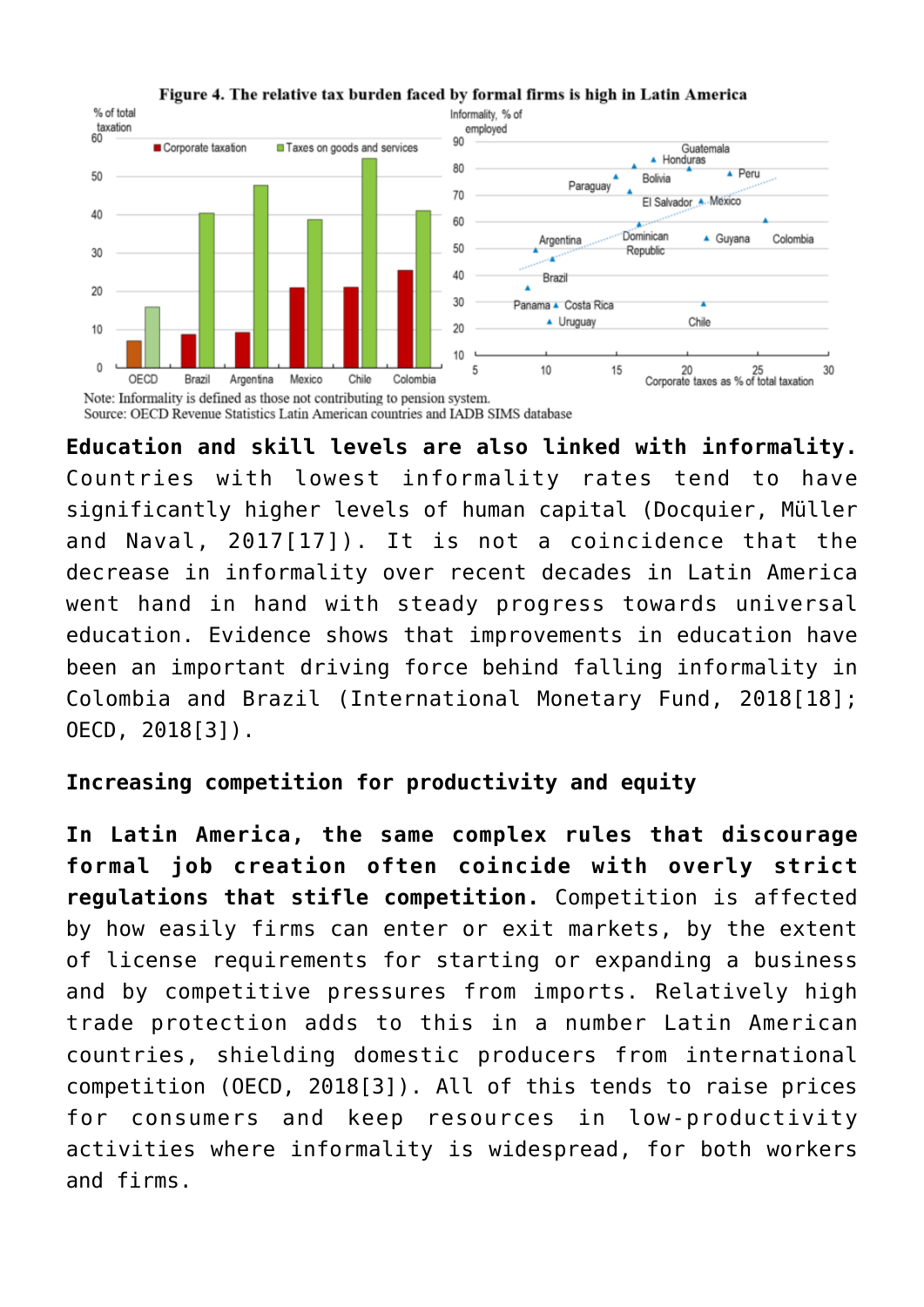**These circular relationships suggest that it is important for the public sector to take stock of burdens that even wellintended regulations and codes can impose on private activity.** Disincentives for firms to go formal will inevitably preclude workers from the benefits of formal jobs, while unnecessary barriers to competition will keep more jobs in activities with limited potential for productivity and wage growth. To foster formal job creation, all parts of a country's regulatory framework should be simple and clear, promote competition, and facilitate both market entry and exit of firms (Loayza, Oviedo and Serven, 2005[19]).

## **Getting there**

A comprehensive strategy is needed to deal with both informality and competition. It involves simplifying labour regulations, keeping administrative burdens and license requirements for companies as easy as possible, facilitating market entry and reducing trade barriers. Bringing more workers and firms into the formal sector would bring about broader social and labour protection, fairer wages, a more even tax burden and higher potential growth. Many of these policies are politically difficult as they involve dealing with vested interests and require appropriate sequencing. But that is not an excuse for inaction. These reforms should be accompanied with training and other active labour market policies for affected workers, as the informal sector often fulfils the function of absorbing excess labour supply, especially during transitions or economic recessions. Reforms to improve quality and relevance of education to raise worker productivity and policies that can raise investment and boost firm productivity should be also part of the strategy.

#### **References**

Antón, A. and A. Rasteletti (2018), Imposición al trabajo en contextos de alta informalidad laboral: Un marco teórico para la simulación de reformas tributarias y de seguridad social,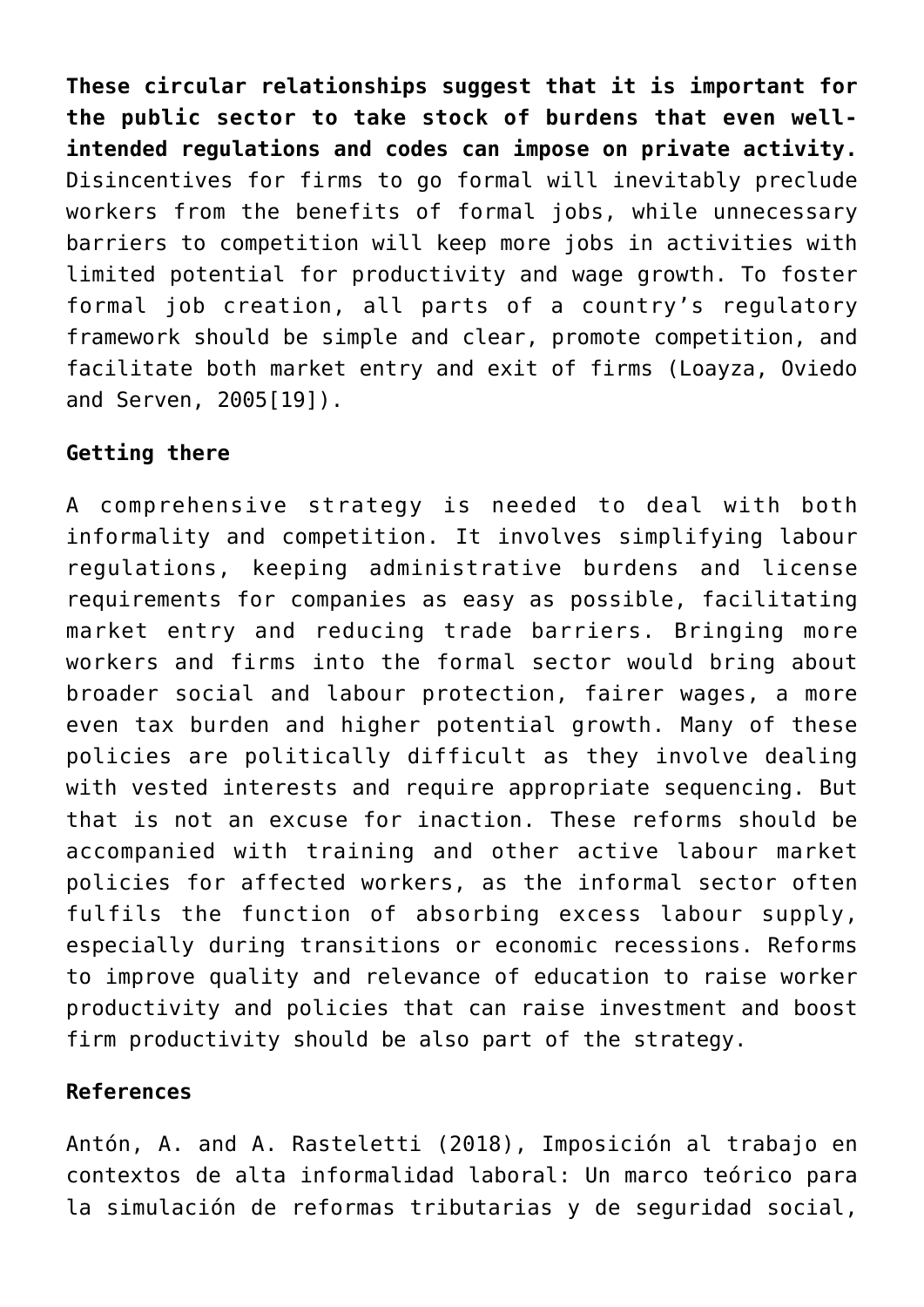Inter-American Development Bank, Washington, D.C., [http://dx.doi.org/10.18235/0001467.](http://dx.doi.org/10.18235/0001467)

Bernal, R. et al. (2017), "Switching from Payroll Taxes to Corporate Income Taxes: Firms' Employment and Wages after the Colombian 2012 Tax Reform", IDB Technical Note, No. 1268, Inter-American Development Bank.

Bobba, M., L. Flabbi and S. Levy (2018), "Labor Market Search, Informality and Schooling Investments", Interamerican Development Bank, https://publications.iadb.org/en/publication/12928/labor-marke t-search-informality-and-schooling-investments.

Docquier, F., T. Müller and J. Naval (2017), "Informality and Long-Run Growth", The Scandinavian Journal of Economics, Vol. 119/4, pp. 1040-1085, http://dx.doi.org/10.1111/sjoe.12185.

Fernández, C. and L. Villar (2016), "The Impact of Lowering the Payroll Tax on Informality in Colombia", No. 72, Fedesarrollo, http://hdl.handle.net/11445/3300.

Heckman, J. and C. Pages (2000), "The Cost of Job Security Regulation: Evidence from Latin American Labor Markets", NBER working paper, No. 7773, National Bureau of Economic Research, http://dx.doi.org/10.3386/w7773.

International Monetary Fund (2018), "Colombia: Selected Issues", Country Report, No. 18/129, http://www.imf.org.

Kugler, A. et al. (2017), "Do Payroll Tax Breaks Stimulate Formality? Evidence from Colombia's Reform", NBER Working Paper Series, http://www.nber.org/papers/w23308.

Loayza, N. (2018), "Informality : Why Is It So Widespread and How Can It Be Reduced?", Research and Policy Briefs, No. 20, World Bank, http://documents.worldbank.org/curated/en/130391545228882358/I nformality-Why-Is-It-So-Widespread-and-How-Can-It-Be-Reduced.